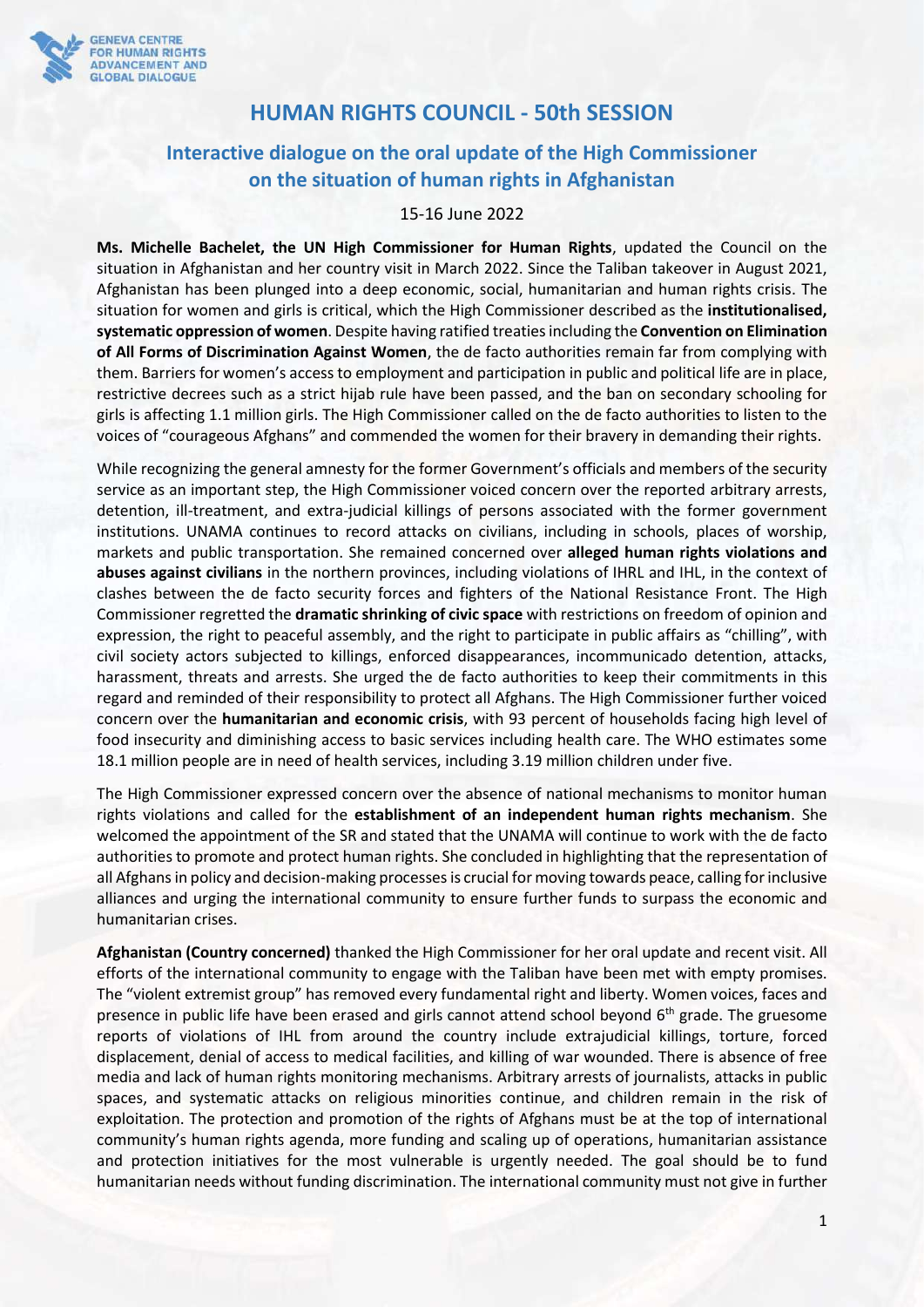

under any pretence on the rights of the Afghan people. Welcomed the visit of the SR to the country. OHCHR, mandate holders and mechanisms should closely monitor the human rights situation.

### **Interactive dialogue**

43 States took the floor during the interactive dialogue. Majority voiced their concern over the situation of **women's and girls' rights** in the country, calling for women's full effective participation in public and political life and securing access to education for girls. *The EU* condemned the systematic erosion of these rights as unacceptable; *Spain* described the situation of women "institutionalised repression"; and *Germany* stated their solidarity with women and girls and those continuing to work for human rights in the country. *Belgium* regretted the **broken promises** by Taliban in terms of respecting and protecting human rights of women and girls, endorsing the call by the Permanent Mission of Afghanistan in Geneva, international NGOs and the Afghan Women Leader's Network to hold an **urgent debate** during the session to put the international spotlight on this issue. *Romania*, stating its HRC candidature, commended the courage of women human rights defenders. *France* condemned in the strongest terms the requirement for women to wear the **full veil** in public places and the exclusion of girls from schools, actions which demonstrate that the *"the Taliban are pursuing a policy of repression and systematic exclusion of half the population." UN Women* reminded that the current restrictions on women's employment have been estimated to result in an immediate economic loss of up to USD 1 billion, with the latest restrictions making attempts at recovery harder, if not impossible.

*The UAE* joined in concerns over the situation of women's rights and girls' access to education, stating that the protection of basic rights is a prerequisite for a healthy society. The UAE further stressed the need to prevent **terrorism and extremism** and expressed the stability of this "brotherly country" as central to the stability of the region at large. **Regional stability** was also of key concern for several other speakers, including *India, Iran***,** and *Kazakhstan***,** who, speaking on behalf of *Central Asian Countries*, referred to peace and security in Afghanistan a matter of primary importance. Kazakhstan further voiced strong support for an **inclusive and representative administration** that considers the needs of all ethnic and religious groups, as well as gender aspects.

The situation of **minorities** was raised by several countries, with attacks against people belonging to ethnic and religious communities including the Hazara and Shiites, while LGBTIQ persons, human rights defenders, journalists and other media workers, and humanitarian personnel remained at risk. The *Republic of Korea* reiterated that targeted attacks against civilians and civilian infrastructure, including mosques and schools, are prohibited under IHL. *Albania* called the magnitude and gravity of the abuses committed chilling and attacks on minorities *"increasingly bearing the hallmarks of crimes against humanity."*

Several countries raised concerns over the security situation, with **extrajudicial and revenge killings** of former members of the security forces and officials and the alleged targeted killings of presumed political opponents. *Finland (on behalf of the Nordic-Baltic countries)* called for a stop in the arbitrary detentions and killings, torture, enforced disappearances, mistreatment of protestors and journalists, and related impunity, demanding that Taliban prove they take the international regulations seriously. Several speakers shared the Office's concern over the decision to dissolve the **Afghanistan Independent Human Rights Commission** as a significant setback and called for its reopening.

Many countries expressed concern over the dire humanitarian situation, including food insecurity, disproportionately affecting vulnerable groups. Several countries, including *the UAE, Pakistan, the Russian Federation, Malaysia, Qatar,* and *the United Kingdom* highlighted their continuing financial and/or humanitarian assistance and *the EU* called for securing humanitarian access. As Afghanistan's largest regional partner, *India* referred to their "special relationship," and highlighted having supplied 23,000 MTs of wheat, half a million doses of COVAXIN, 13 tons of essential lifesaving medicines and winter clothing for the Afghan people. Some countries mentioned the situation of Afghan refugees, *Portugal* having already welcomed more than 800 Afghan refugees; *Mexico* having created a safe passage for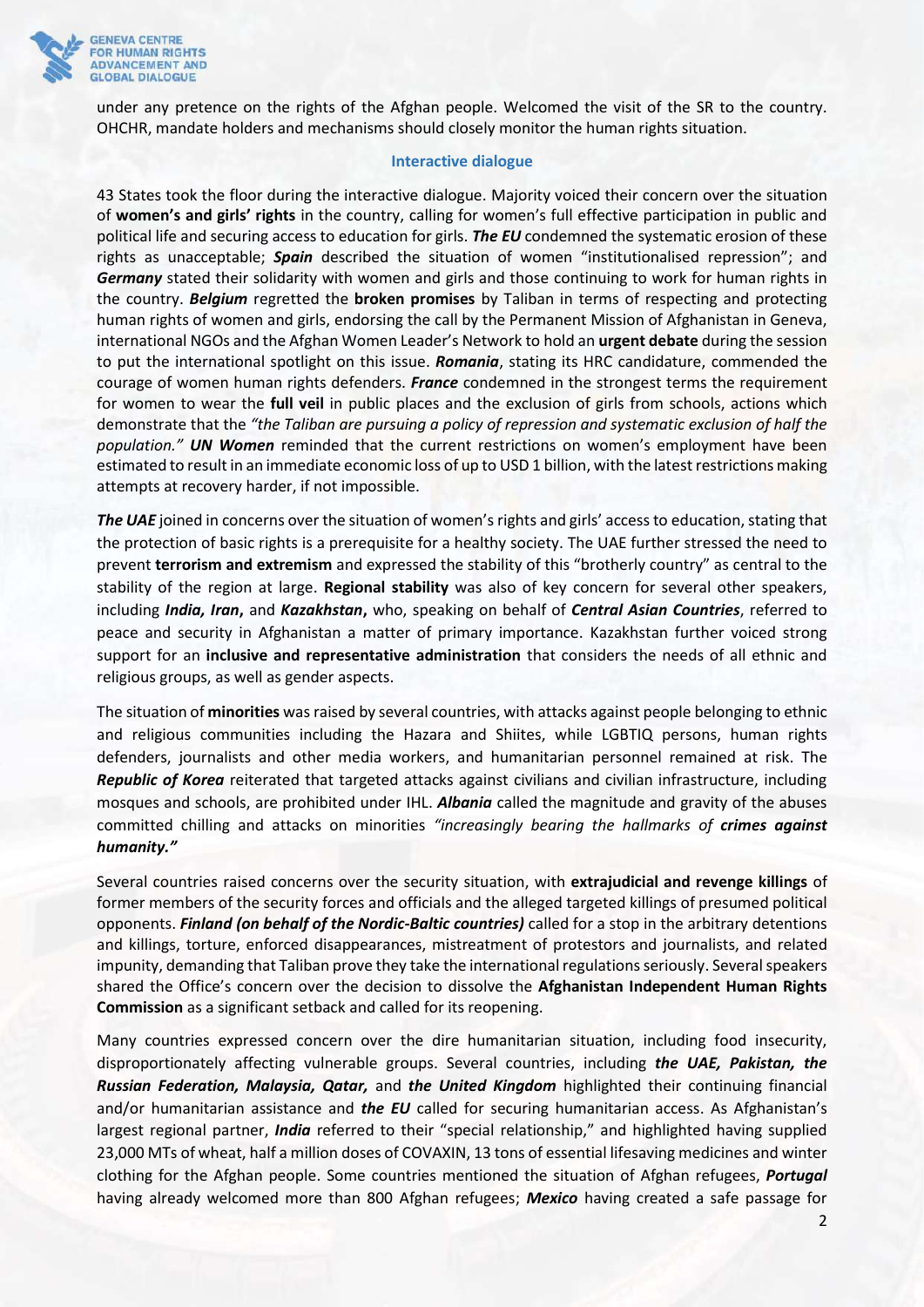

women, girls, human rights defenders, and officials for international protection on Mexican soil; and *Iran* reminding the Council of having hosted millions of Afghan refugees over the past four decades – a number which is again rising. *Pakistan (on behalf of the OIC)* underlined finding solutions to unfreeze Afghanistan's financial assets as critical in preventing total economic meltdown and further deterioration of the humanitarian and human rights conditions. In this regard, the OIC has strengthened its Mission in Kabul, appointed a Special Envoy, established a Food Security Programme and successfully operationalized the Humanitarian Trust Fund to address the needs of their "Afghan brothers and sisters".

Some countries, including *Venezuela, Cuba, China, Iran* and *the Russian Federation*, declared *U.S.* and its allies as responsible for the historic failure of securing peace in Afghanistan and the decades long war contributing to the current instability. The *Russian Federation* regretted that the West continued to dodge culpability. *Venezuela* called for the dismantling of **UCMs** and denounced the "kidnapping" of Afghanistan's resources and blocked access to financing from the IMF and World Bank. Several countries voiced their disillusionment with the promises and assurances of the de facto authorities, *U.S.* stating that Taleban's legitimacy depends on its conduct. Voicing their support to the work of UNAMA as well as the mandate and the work of the SR, majority of the countries urged the de facto authorities to comply with their international human rights obligations. *Indonesia* and *Malaysia* called for an inclusive Afghan-led, Afghan-owned and Afghan-controlled peace and national reconciliation process.

**NGOs** voiced concern over the situation of human rights defenders, journalists, and civil society organizations, with Taliban showing no signs of change in its conduct. Dissolution of the Afghanistan´s Independent Human Rights Commission was of concern, and the decisions to keep girls out of school and to force women to cover their faces were described as only two examples of the **massive setback for the rights of women and girls**. One NGO referred to the discriminatory edicts and practices as 'gender apartheid' and many demanded the Council to continue to monitor this crisis and ensure the prevention of human rights violations in Afghanistan, calling for the establishment of an accountability mechanism to investigate abuses and violations of international law and bring perpetrators to justice. One NGO called for States to provide Afghan human rights defenders with financial, diplomatic and political support, including by issuing **humanitarian visas** and funding resettlement programmes. Sisterhood is Global Institute, speaking on behalf of the Women's Forum on Afghanistan, an initiative led by Afghan women leaders, expressed distress by the **inaction of the HRC** and called for holding an **urgent debate**.

#### **Concluding remarks**

The High Commissioner recognized the **dissolving of Afghanistan Independent Human Rights Commission** as a big setback. She had discussed the need for establishing an independent mechanism to receive complaints and propose solutions during her visit. She welcomed the renewal of the robust UNAMA mandate, which together with the mandate of the SR will ensure the continuation of a strong human rights presence in the country, including in monitoring and advocacy.

Coordination across all forums and mandatesis important to **collectively keep the pressure on the Taliban** to uphold their human rights obligations. The rights of women and girls should be at the forefront of UNAMA's action. OHCHR continues advocacy to ensure Afghanistan stays as a priority for the international community. Member states must coordinate their messaging bilaterally and in intergovernmental bodies. The HRC and Security Council have made clear the international community's expectations, and processes such as the **"troika plus"** can be important in engaging the de facto authorities around these goals.

The High Commissioner hoped that the setbacks regarding the advancement of rights of women and girls can be reversed. Civil society and media have a central role in protecting the space for women advocates, journalists and jurists. She was inspired to have met many women's rights activist during her visit and had advocated to the de facto authorities to open direct channels with these women. The international community should give Afghan women **a place at every table** continuing to amplify their voices. Protection of people feeling the country must be secured. UNHCR and other partners have resettled Afghan refugees from wide range of backgrounds, according to their objective resettlement submission criteria. Humanitarian agencies are protecting the most vulnerable and assisting displaced people with shelter,